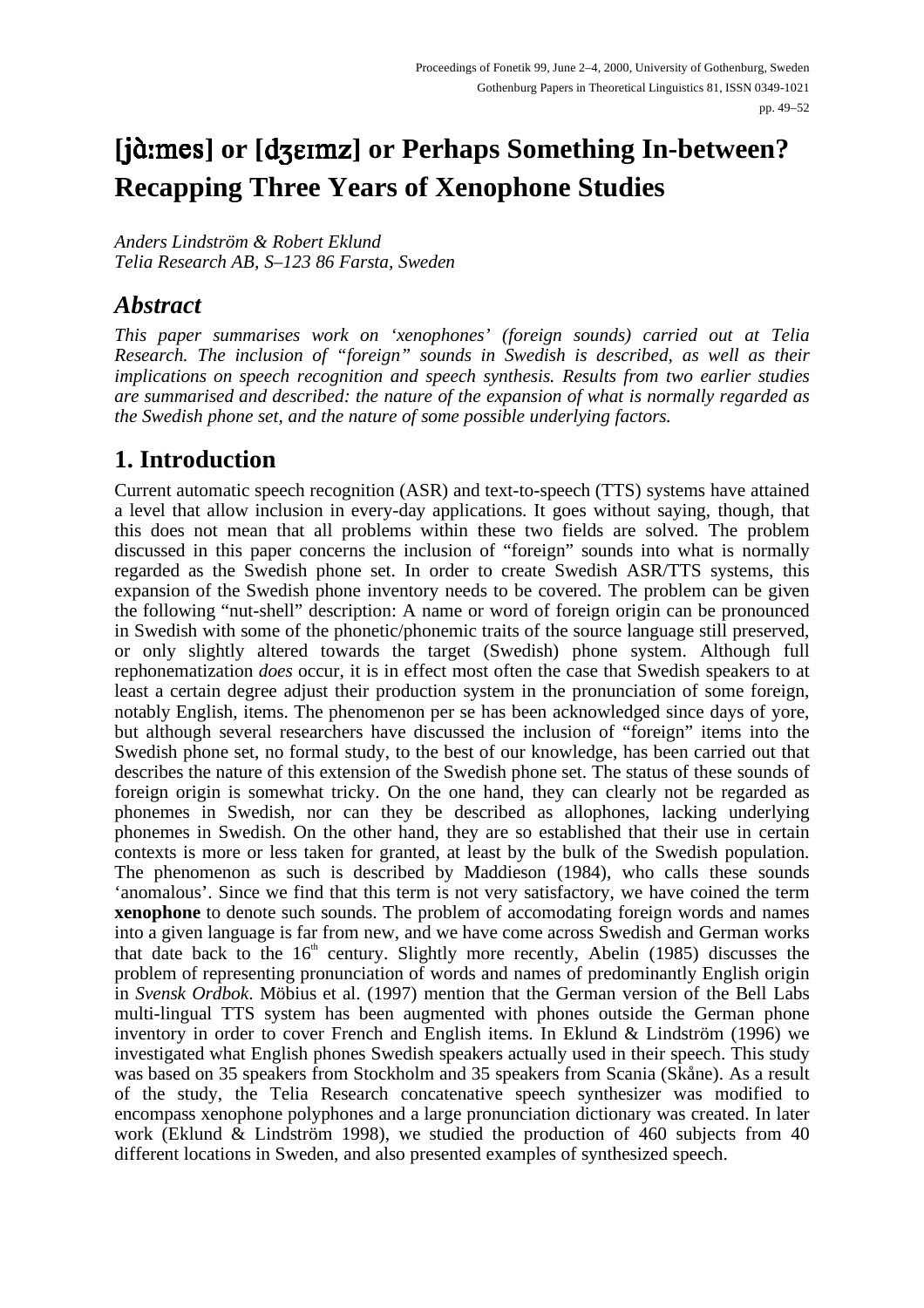A preliminary discussion of some of the underlying factors behind the expanded phone set was presented in Lindström & Eklund (1999). The aim of the present paper is to summarise our previous research, and also to present it from slightly different angles. We also point at work planned and underway.

# **2. Method**

All our work so far has been carried out based on a production study. By studying production, insight may be gained in several dimensions, beyond a mere description of what English phones affect Swedish speakers' production. Also, even speakers who do not produce English or English-similar phones might indicate an awareness of the difference between the English, "original", pronunciation and a fully rephonematised Swedish rendering of the word/name in question. This provides important information in the "attitude dimension", since it points at the expectations that Swedish speakers (or rather listeners) might have on a Swedish TTS system. A set of twelve sentences was constructed containing the 15 English speech sounds  $[t, d_3, f, s, \theta, \delta, z, \alpha, t, w, \text{ar}, \text{er}, \text{av}, \text{ju}, \mathbf{x}]$ . These sounds were chosen because they were judged to be possible candidates for the processes described, and differ phonetically from Swedish speech sounds to varying degrees. The twelve sentences included names and words of English origin that were deemed to be commonly known, embedded in a Swedish sentence in a natural way. An example is shown below:

*Många har Roger Moore som favorit i rollen som James Bond.* ("Many prefer Roger Moore's interpretation of James Bond.")

The sentences were included in a much larger session of linguistic material recorded to train the Telia/SRI Swedish speech recognizer (Becket et al. 1997), and were presented under the heading 'Kändisar' (Celebrities), so it can be assumed that the subjects were unaware of the fact that the object of study was in fact their pronunciation. The subjects were all Telia employees or relatives of Telia employees. The age span was 15 to 75. The sentences were recorded hi-fi on disk by more than 460 subjects on 40 different locations covering the whole of Sweden. In this way, all major dialects were covered and a total of 13,343 tokens have been studied. Three phonetically trained native speakers of Swedish, with an aboveaverage knowledge of English, transcribed the target phones, using a fairly narrow allophonic transcription scheme.

### **3. Results from Two Studies**

In this section, the results from two previous studies are summarised. We have shown (Eklund & Lindström 1996) that very few subjects resort to full rephonematization (cf. Table 1), but instead expand their phone repertory considerably when pronouncing items of English origin. From the data, one can also make observations along an "awareness" (that something non-Swedish should be produced) and a "fidelity" (how well it is produced) dimension. In Lindström & Eklund (1999) we took a deeper look at nine target xenophones and tried to correlate the results with regard to gender, age and region (cf. Table 2). Our observations lead to the conclusion that **gender** is of little or no importance, whereas **age** is an important factor, which in turn implies that a socio-cultural dimension is at play here, since it can safely be assumed that certain age groups are more exposed to Anglo-American cultural influx than other age groups. When it comes to **regional differences**, things are not so simple. Dialect regions are not as clear-cut, and the dialect groups given in Elert (1994), that we based our studies on, are defined partly for prosodic reasons, a factor we have yet to look at. Thus, for the nonce, we find that it is premature to draw any conclusions concerning any potential regional effects on the use of xenophones of English origin.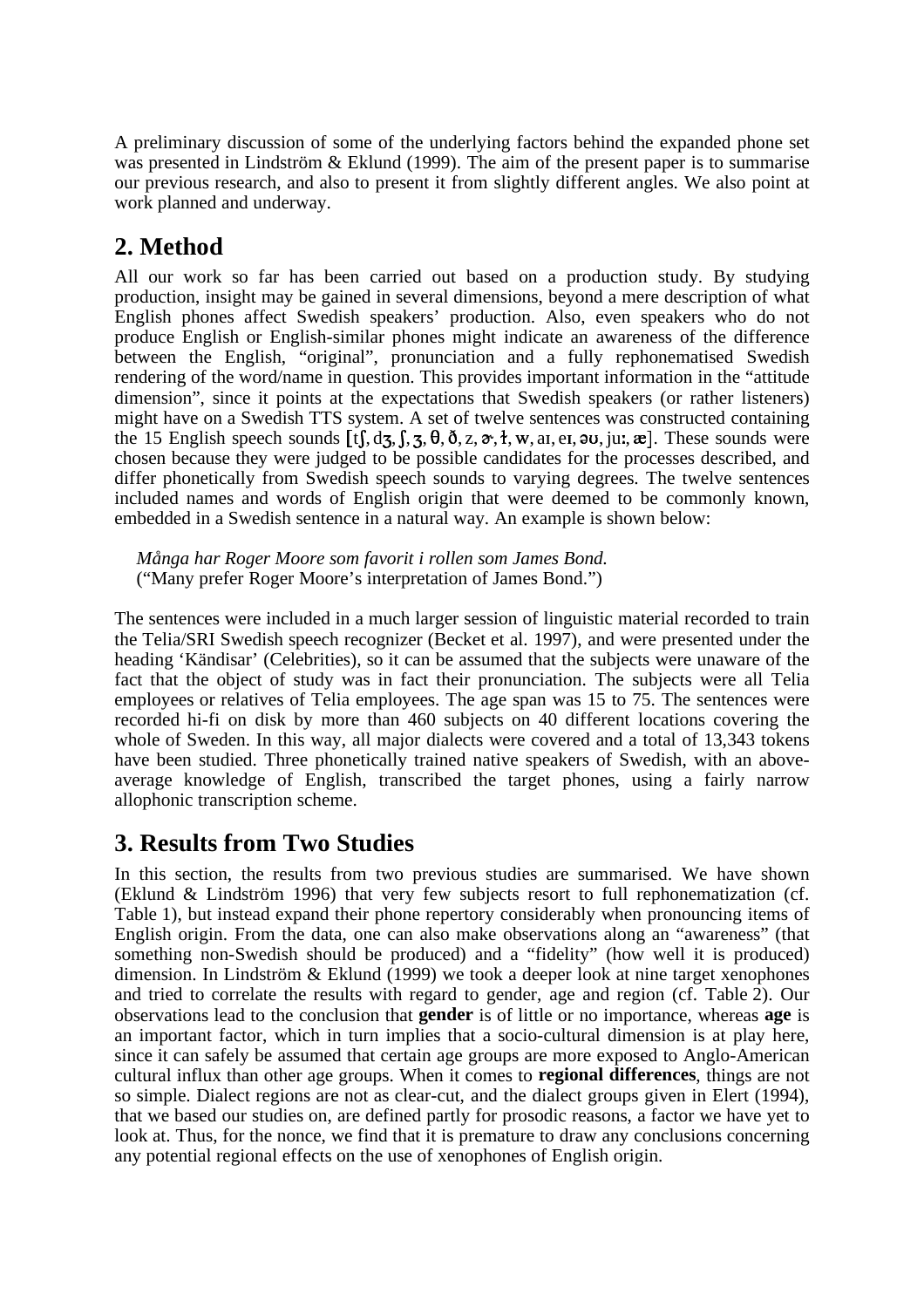Table 1. Distribution of Swedish subjects' productions of xenophones assigned to three categories along the "awareness" and "fidelity" (i.e. closeness to English) dimensions. Category 1 implies high awareness/high fidelity. Category 2 implies high awareness/low fidelity. Category 3 implies low awareness/low fidelity. Results are shown for 29 target xenophones.



# **4. Summary And Future Work**

Summing up, we have so far looked at the problem per se, carried out a large-scale investigation to establish the nature and distribution of xenophones of Anglo-American origin. We have also recorded a set of xenophone polyphones and used them in the implementation of a concatenative synthesizer as well as carried out a preliminary study with regard some of the possible underlying factors at play. What remains to be done? Clearly, a much more thorough study of the underlying factors is needed, in particular with regard to what rôle the underlying phonologies of different regions may have in the realisation of xenophones. Another thing of interest would be to study the inclusion of xenophones from languages other then English, but in order to do that we would need to record new data, since our present corpus only contains but a few non-English sounds. Planned work includes an evaluation of our TTS system, to see what kind of effect the inclusion of xenophones would have on listeners.